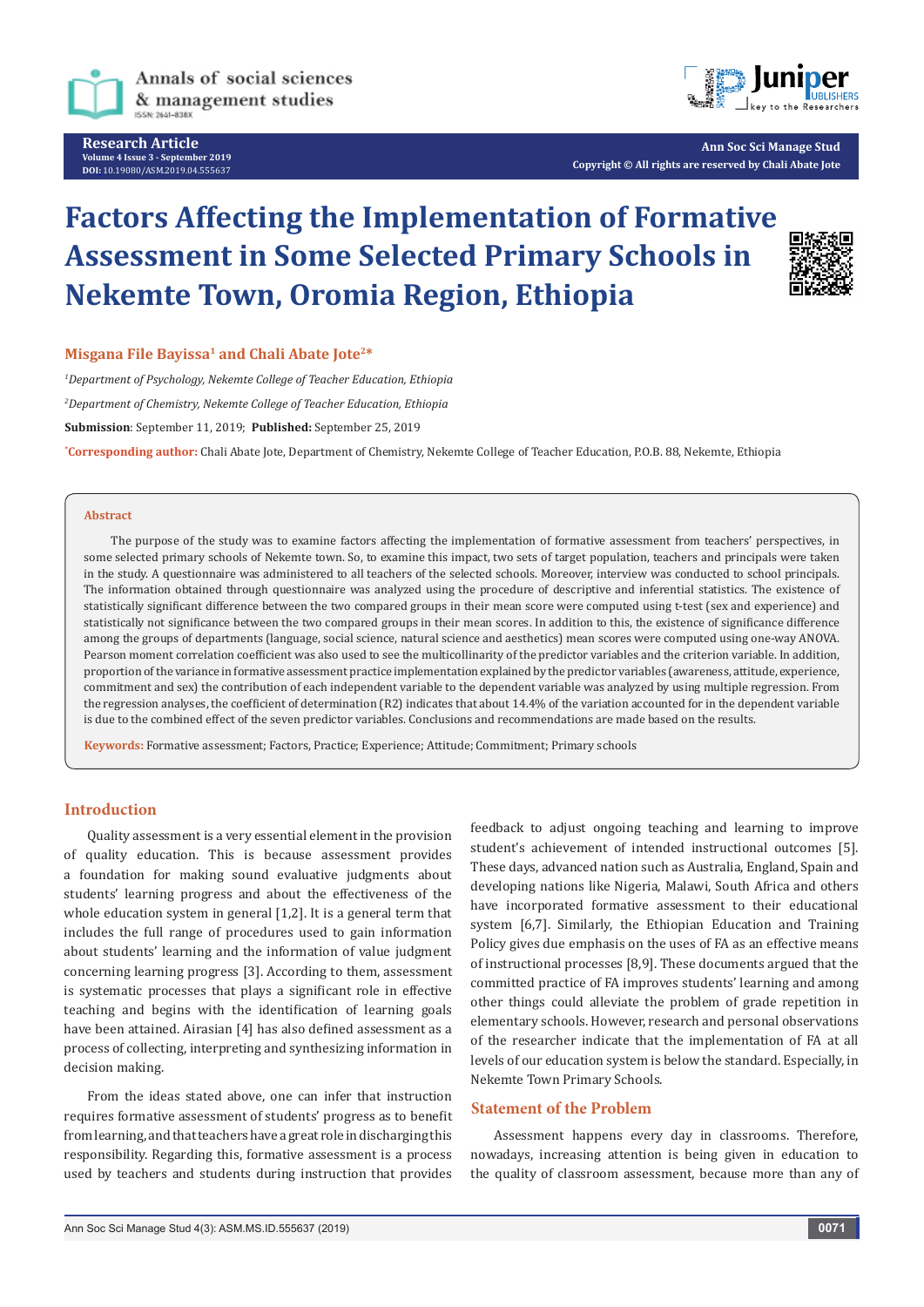its aspect's assessment plays a central role in determining the quality of education [4]. To this effect, formative assessment is both the means to ascertain the effectiveness of curriculum and is an indirect indicator of the teaching learning process [10]. Some countries of the world have passed laws and include provisions that make teachers accountable for the learning and development of students [7,11].

Traditionally, in Ethiopia FA is understood as testing and measuring of the outcomes of learning. According to Black and William [12]. FA is an essential component of the instructional process which enables the teacher to better use the "Assessment Feedback Correction" learning cycle that is missing from the time limited examinations. In addition to this, it helps teacher to collect the wide variety of information about their students' learning processes provides the basis for determining what they need to do next to move student learning forward. The use of formative assessment and remain to their old experiences [13].

Nekemte town primary schools were also related with the above idea. For that reason, problems like absence of enough awareness and teachers' failure to have positive attitude and commitment towards formative assessment were the major problems that hinder the implementation of FA. Beside this, teachers seem not committed to effectively implement FA in the classrooms. Thus, the problems mentioned above urged the researcher to conduct the study about the problem at hand.

Based on the above statement of the problem, the following basic questions are forwarded

a) Is there statistically a significance difference in the implementation of formative assessment between teachers due to their sex, work experience, age, and teacher's department to practice implementation of formative assessment?

b) Are there statistically significant relationship among sex, experience, age, department, awareness level, commitment and attitude towards the practice's implementation of formative assessment?

c) To what extent do sex, work experience, age, department, awareness, attitude and commitment influence the effectiveness of formative assessment implementation practice?

d) What are the factors that participants encountered in practices of formative assessment implementation?

## **Objectives of the study**

The general objective of this study is to examine the factors that challenging the implementation of formative assessment in Nekemte primary schools from teachers' perspectives.

As specific objectives, it is aimed to

a) Investigate whether some variables namely sex, work experience, age and department significantly contribute to the differences in teacher's practices of FA implementation.

b) To investigate the relationship between the predictor variables and the criterion variable.

c) To see the extent which the variables (as a group) relate to the effectiveness of FA practices.

d) Investigate the factors affecting of implementing formative assessment.

#### **Significance of the Study**

The findings of this study will be significant in:

a) Identifying the problems encountered in the implementation process of formative assessment and as a result makes aware policy makers and practitioners to the problems teachers are facing in implementing formative assessment at a classroom level.

b) It will indicate the extent, to which formative assessment is used, and the prevailing attitude, commitment, age, department, sex, work experience and awareness of teachers towards formative assessment.

c) Finally, it may also serve future researchers interested in classroom assessment as starting point.

#### **Delimitation of the study**

Although it was helpful to study the problem at larger area coverage and including all other factors, because of time and finance constraints and the researchers' interest as well, this study was delimited to make investigation on the factors affecting the implementation of formative assessment with a particular reference to teacher related variables (experience, age, department, sex, awareness, attitude and commitment) in the Nekemte primary schools. Specifically, the study is limited to investigating the level at which the Nekemte primary schools' teachers in the study area practice formative assessment and identifying the factors that call for stakeholders' attention.

#### **Literature review**

Many Scholars based on what they want to give more emphasis, have different views regarding educational assessment, some consider formative assessment more than summative assessment or vice versa. So, it is vital to briefly look at assessment in general in order to understand the concept of formative assessment and feedback. Assessment is defined as the process of gathering, interpreting, recording, and using information about the pupils" response to educational tasks [14]. It becomes a helpful and constructive tool when the information derived from it is used to adapt and modify the applied teaching and learning techniques [12]. On the other hand, assessment refers to the full range of information gathered and synthesized by teachers for making decisions about their students. Information gathered through both informal (observation and verbal exchange) and formal (homework, tests, quizzes and etc) [15]. From the above scholar's definitions of assessment, it seems that assessment is for decision making but this brings the notion that there is no conceptual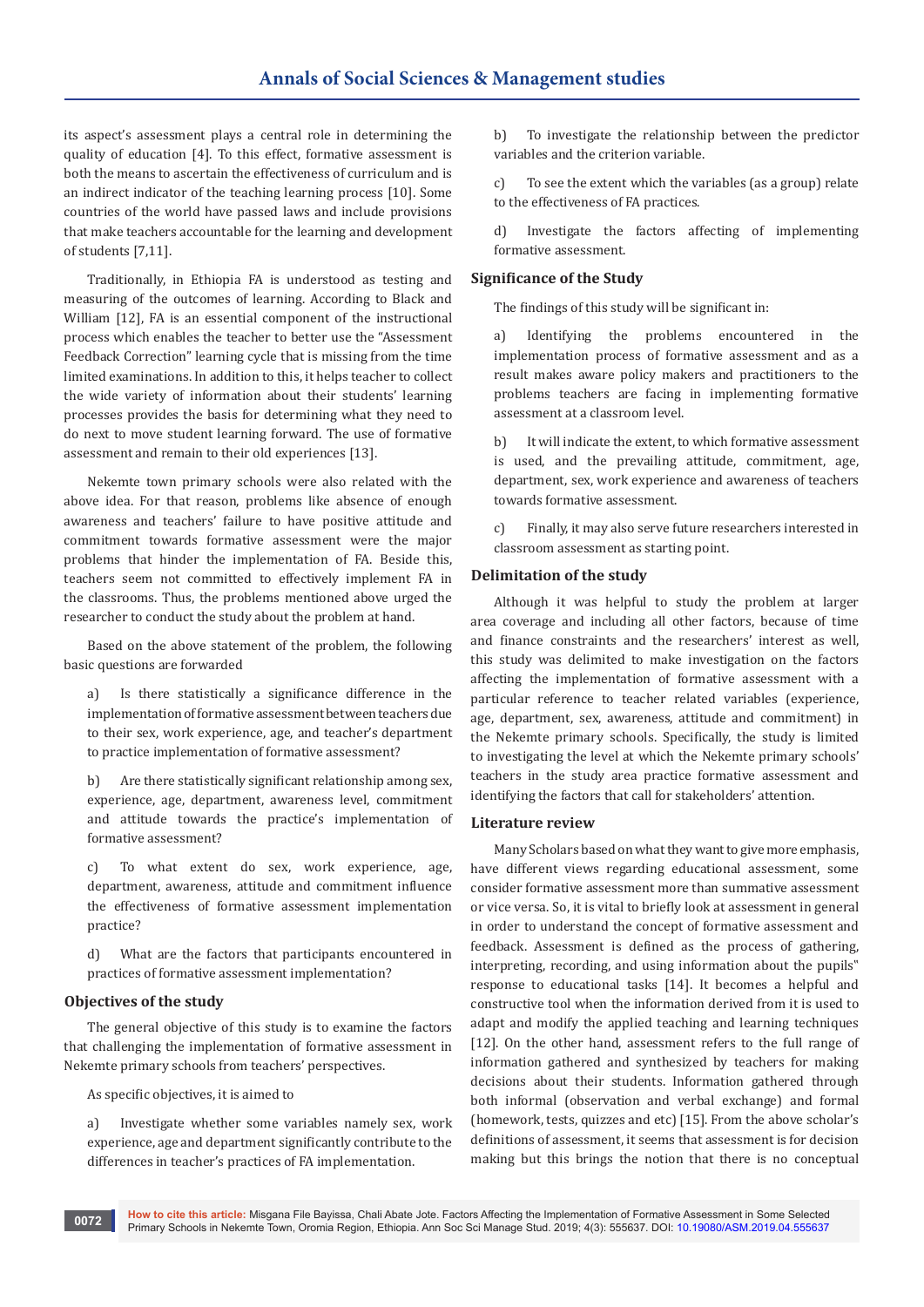difference between assessment and evaluation. While, evaluation of learners is the process of making a judgment about the quality of a learner's performance using the information gathered during an assessment. It further adds; action is what you do as the result of your assessment of learners and evaluation of their assessment information [15].

Historically speaking, assessment can have a more noticeable influence on students" behavior and performance than teaching does [16]. Assessment is still the most influential factor in formal education and, if not approached properly, may subvert the positive aspects of both the teaching and learning process. Although tests and examinations are considered as one way of assessing, assessment does not mean testing. There is an obvious distinction between assessing and testing students" performance. The purposes of tests or examinations determine clearly whether they are being used for assessment or testing [17]. They are "testing" if they only provide students with marks, the final judgment, without any useful feedback of what they have (or have not) mastered. On the contrary, they are "assessments" when they aim to identify what students need to do in order to enhance their performance in the future.

In contrast to testing, assessment with the provision of feedback (as its main distinctive feature) has an enormous advantage since students are informed about the continuous development in their achievement. Ainsworth [18] alludes to the dissimilarity between tests and assessments by arguing that the latter can: a) motivate students to be more engaged in learning, b) help students develop positive attitudes toward a subject, and c) give students feedback about what they know and can do. It is instructive to recognize the purposes of assessments before addressing assessment types. Kellough [19] have characterized six purposes of assessment:

- a) To assist student learning.
- b) To identify students" strengths and weaknesses.

c) To assess the effectiveness of a particular instructional strategy.

d) To assess and improve the effectiveness of curriculum programs.

- e) To assess and improve teaching effectiveness.
- f) To provide data that assist in decision making.

In addition, it is crucial to establish clear principles that may successfully guide the implementation of assessments. The following six principles have been adapted from Pausch & Popp [20] who also stress the significance of grounding assessments" purposes on rational principles. These principles are:

a) The assessment of student learning begins with educational values.

b) Assessment is most effective when it reflects an understanding of learning as multidimensional, integrated,

and revealed in performance over time.

c) Assessment works best when the programs it seeks to improve have clear, explicitly stated purposes.

d) Assessment requires attention to outcomes but also and equally to the experiences that lead to those outcomes.

e) Assessment works best when it is ongoing, not episodic.

f) Assessment is most likely to lead to improvement when it is part of a largest of conditions that promote change.

In past decades, teachers would design a unit of study that would typically include objectives, teaching strategies, and resources. The student's mark on this test or exam was taken as the indicator of his or her understanding of the topic. In 1998, Black & Wiliam [12] produced a review that highlighted that students who learn in a formative way achieve significantly better than matched control groups receiving normal teaching. Formative assessment occurs throughout the learning process. It is designed to make each student's understanding visible, so that teachers can decide what they can do to help students progress. Students learn in individual and personal ways, yet, at the same time, there are predictable patterns of connections and preconceptions that some students may experience as they move along the continuum from emergent to proficient [21].

In formative assessment, teachers use assessment as an investigative tool to find out as much as they can about what their students know and can do, and what confusions, preconceptions, or gaps they might have. The wide variety of information that teachers collect about their students' learning processes provides the basis for determining what they need to do next to move student learning forward. It provides the basis for providing descriptive feedback for students and deciding on groupings, instructional strategies, and resources. In formative assessment, teachers use assessment evidences to monitor students learning progress and inform their teaching. This form of assessment is designed to provide diagnostic information to teachers about students' prior knowledge and formative information about the effects of their instruction on student learning [21]. So, the roles of teacher in formative assessments are:

a) Aligning instruction with the targeted outcomes.

b) Identifying particular learning needs of students or groups.

c) Selecting and adapting materials and resources.

d) Creating differentiated teaching strategies and learning opportunities for helping individual students move forward in their learning.

e) Providing immediate feedback and direction to students.

f) Enhance students' motivation and commitment to learning.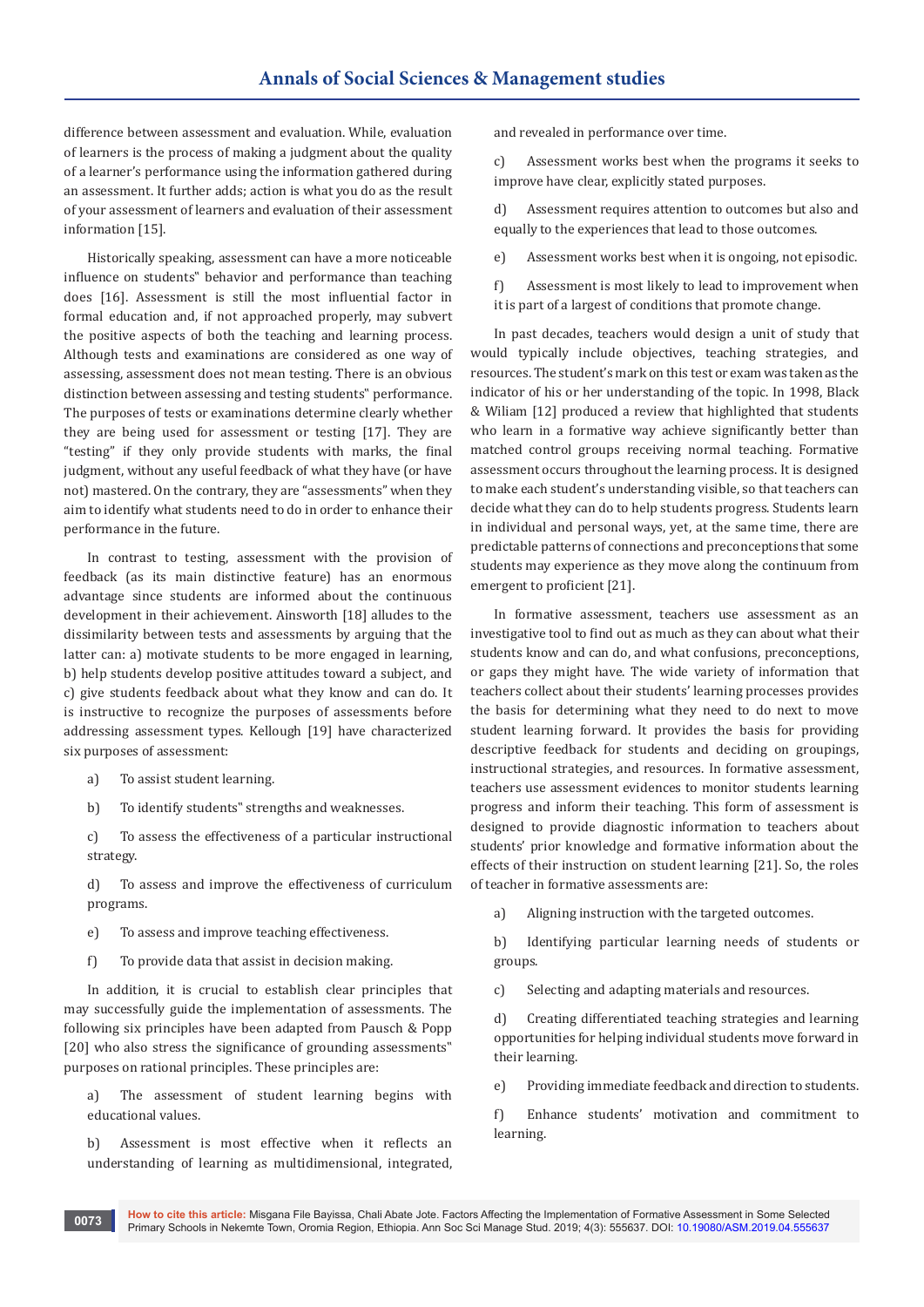g) Help students identify their strengths and weaknesses and target areas that need work.

h) help facility recognize where students are struggling and address problems immediately.

i) It creates a competitive learning environment and boosts students" attitudes toward learning since its primary focus is to help students understand the level of learning they have achieved [22].

When teachers commit to learning as the focus of assessment, they change the classroom culture to one of student success. They make visible what students believe to be true and use that information to help students move forward in manageable, efficient, and respectful ways. Formative assessments are generally low stakes, which means that they have low or no point value. Examples of formative assessments include asking students to: draw a concept map in class to represent their understanding of a topic, submit one or two sentences identifying the main point of a lecture and turn in a research proposal for early feedback [22].

Research findings on whether or not teachers vary in their classroom practice with the variation in their teaching experience present mixed findings. For instance, Girma [23] contended that teachers previous professional experience poses problems that are more intractable, because more experienced may have established their own pattern of behavior in classroom settings than less experienced ones. In other words, the more the teacher is professionally experienced, the less likely he/she is willing to exert considerable effort to implement pedagogical innovations like assessment. Research reports by many scholars also reported that increments in experience were associated with decline in obligation to classroom practices. That is, teachers with more teaching experience were slightly less devoted than did teachers with less experience [24,25].

Girma [23] argued that the teacher is the most significant factor in determining the success of new pedagogical innovations. This is partly, because teachers' implementation of that improvement is dependent up on teachers' attitude towards the originality, knowledge about the advance, and their level of commitment to implement it. Teachers' attitude towards pedagogical innovations such as FA can be one of the causes of the discrepancy between prescribed theory and classroom practice. In another words, the match or mismatch between teachers' beliefs and that innovation influences its implementation in the actual classroom practice. Because teachers' reaction is to change it's determined by this congruence between their beliefs and attitudes combined and that innovation. On the other hand, Alausa [26] found that had it not been the conceptual gap on FA, teachers everywhere are willing enough to embrace new ideas about assessment. Stated simply, it is to mean that teachers have already developed positive attitude towards FA, but they have lack of understanding on its conceptual frame works.

The second teacher related constraints that influence teachers' effective implementation of FA is their knowledge about FA and its practical implications (i.e. given positive attitude by teachers towards an innovation, teachers' awareness about that pedagogical innovation may be a source of rejection of the innovation. Regarding this, Girma [23] has the following to say: Teachers may favor a change and yet fail to implement it effectively if they do not have a clear understanding of the theoretical under pinning and practical application of the change. Similarly, in the literature it is indicated that teachers lack knowledge about the conceptual framework of FA or about the special value that quality assessment has for improving quality of education [26-28].

The other teacher related potential factor hampering proper implementation of FA is teachers' lack of commitment. Literature indicates that successful implementation of FA requires teachers to provide variety of assessment tools [26]. More specifically, assessment demands teachers to prepare effective plan, act accordingly and continuously evaluate how learning is going on. The procedure includes provision of assignments and tests, supplementary assessment, providing immediate and constructive feedback, calculation of final marks for all subjects, and reporting to parents how pupils are progressing [7,26]. It is obvious that these activities mean more work to the teacher, more demand on his /her time, and more responsibility [29,30], which in turn requires teachers' commitment to invest inputs assessment implementation demand.

The school situation may facilitate or hamper FA implementation in the teaching learning process. The school context may be explained by; Pupil-teacher ratio, available school facilities (like laboratory, library, and classroom facilities), teaching materials, administrative supports, pupils' competence, and parents' involvement. Many researchers have described that large class size (unfair pupil-teacher ratio) is an important challenge to implement assessment, because it prohibits teachers to follow-up pupils in their homework's and assignments [29-32]. The underlying reason is that in classrooms where the number of students is large, teachers may consider the provision of feedback and follow up activities are difficult [31-33].

## **Methods**

#### **Study design**

A descriptive survey method was designed to be used for this study. Since the purpose of this study was the factors that affect the implementation of formative assessment in some selected Nekemte primary schools, and it is assumed that the problems were approached using descriptive method. This method is an appropriate research method to get a description of current status of a problem by examining and describing the major problems facing primary schools.

#### **Subject of the study**

The samples of the population of this study were teachers and principals in three selected primary schools in Nekemte town.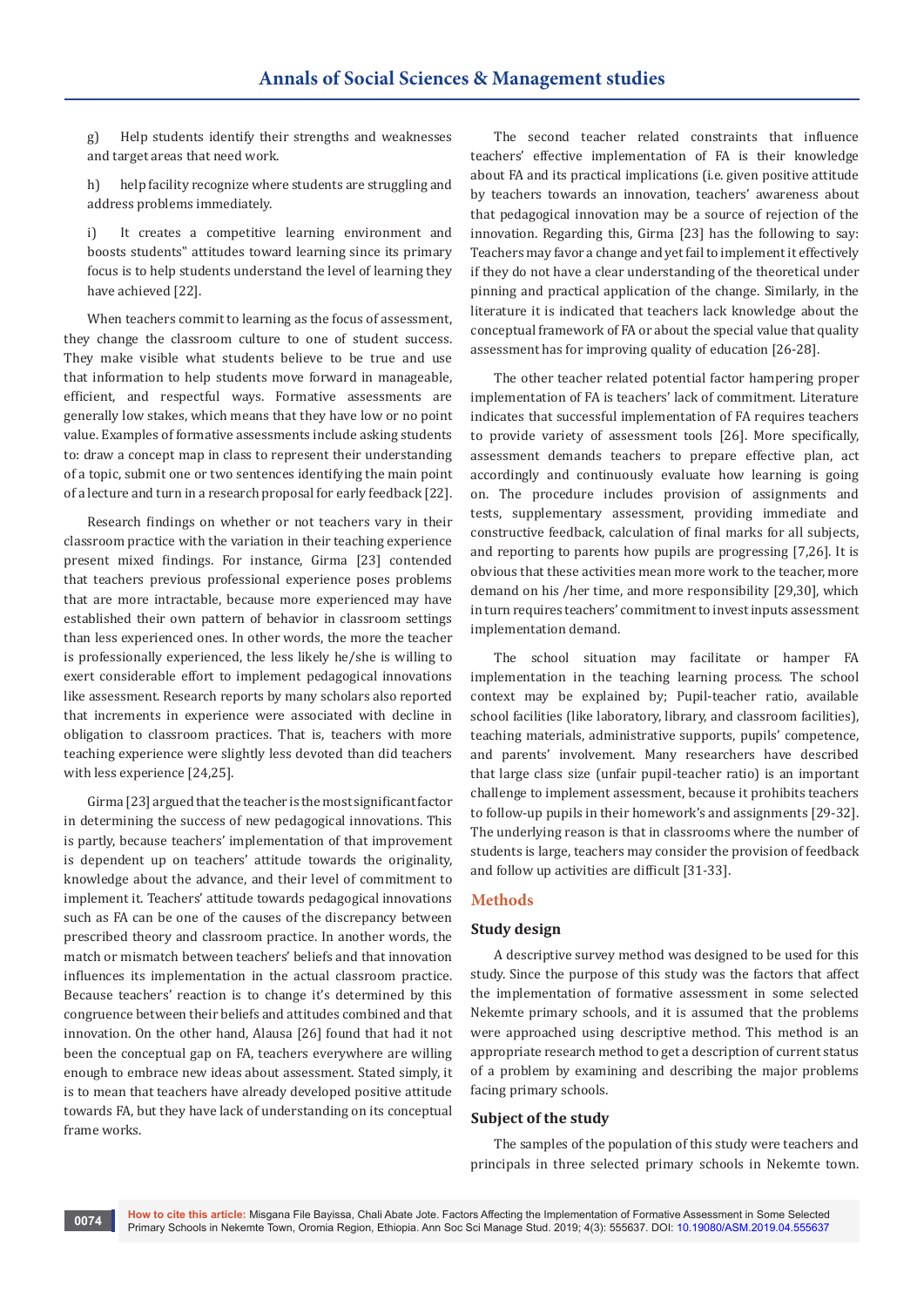In these primary schools there were a total population of 123 teachers, and 3 principals.

| N <sub>o</sub>           |                            |    | Population               |     | <b>Sample Size</b> |     |     |  |
|--------------------------|----------------------------|----|--------------------------|-----|--------------------|-----|-----|--|
|                          |                            | M  | F                        | T   | M                  | F   | т   |  |
| 1                        | <b>School Principals</b>   | 3  | $\overline{\phantom{a}}$ | 3   | 3                  |     |     |  |
| $\overline{\mathcal{L}}$ | Primary school<br>teachers | 22 | 101                      | 123 | 22                 | 101 | 123 |  |
| Total                    |                            | 25 | 101                      | 126 | 25                 | 101 | 126 |  |

#### **Table 1:** Sample population of the study.

#### **Samples and sampling techniques**

Sampling is closely linked to the external validity or generalizability of the findings in an enquiry; the extent to which what we have found in a particular situation at a particular time applies more generally [34]. So, the sample population of the study was shown under the following in (Table 1).

The sample population was obtained from the three primary school teachers. Concerning the sampling techniques teachers were selected using Purposive sampling technique. Because of the number of the population was small and manageable. Due to this, the researcher was interested to use the whole population as a sample of the study. The school director (Principals) was also selected by purposive sampling technique.

## **Instrument of data collection**

In order to achieve the objectives, the instruments used to collect data for the study was questionnaires and interview.

#### **Questionnaires**

These instruments are the primary instruments to collect data from the target population. The researcher developed the questionnaire based on the statement of the problem and review of related literature. The prepared questionnaires were administered to primary school teachers

#### **Interview**

Like the questionnaires, the interview was developed based on the statement of the problem and review of related literature. Moreover, it was used to support information gathered through questionnaires since it has occupied an important place in descriptive educational research. The prepared interviews were administered to primary school principals.

## **Procedure of Data Collection**

The instrument was constructed, piloted and collected by the researcher directly and analyzed.

## **Method of data analysis**

The data obtained from the closed ended questionnaire was tabulated and analyzed quantitatively. This is through percentage, mean, standard deviation, t-test, one-way ANOVA, correlation and multiple regressions. The result of the data was analyzed by SPSS-version-20 and for the data obtained from open ended and interviews was analyzed qualitatively.

#### **Result and Discussion**

#### **Analysis of quantitative data**

In this section, the results obtained from questionnaires for teachers, and interview for principals were analyzed.

## **Analyses of independent t-test on teachers' sex to implement formative assessment**

The analysis on the sex through the independent t-test of (Table 2) above revealed that teachers with different sex did not significantly differ in their practices of formative assessment implementation. This indicates that, sex of teachers does not affect formative assessment practices in the schools under the study area. This finding is consistent with the findings of Ajuonuma [35] that sex does not affect the formative assessment practices in Nigerian universities.

**Table 2:** Shows that the comparison of teachers' sex to implement formative assessment. Note: Equal variance assumed = 0.399 α = .05.

| <b>Sex</b> | 14            | IVI    | <b>SD</b> | Df        | m     | P-Value |
|------------|---------------|--------|-----------|-----------|-------|---------|
| Female     | 101           | 0.8911 | 0.799     |           |       |         |
| Male       | $\sim$<br>. . | .0455  | 0.653     | 121<br>ᅶᄼ | 0.846 | 0.399   |

# **Analyses of independent t-test on teachers' work experience**

An independent t-test was conducted to compare the mean scores of teachers' work experience of the practices of formative assessment between low experiences and high experiences on implementation of formative assessment as indicated in the (Table 3). The difference between the mean scores of the two groups is

found to be statistically not significant at .05 levels. This implies teachers with varying experience did not significantly differ in their usage of the formative assessment approach to assess students' learning progress. Adebowale et al. [36] reported a similar finding; they found that teachers' teaching experience did not significantly contribute to the variation in their implementation of formative assessment. In addition, this finding is in agreement with the previous studies [23].

**Table 3:** Analysis of Independent t-test on teachers work experience to implement formative assessment. Note: Equal variance assumed = 0.096  $\alpha = 0.5$ 

| Experience                   | N       | M     | <b>SD</b> | Df          | <b>n</b> | P-Value |
|------------------------------|---------|-------|-----------|-------------|----------|---------|
| 0-6 years                    | ີ<br>41 | 1.073 | 0.788     |             |          |         |
| <sup>7</sup> years and above | 102     | 1.086 | 0.552     | 121<br>14 L | $-0.108$ | 0.096   |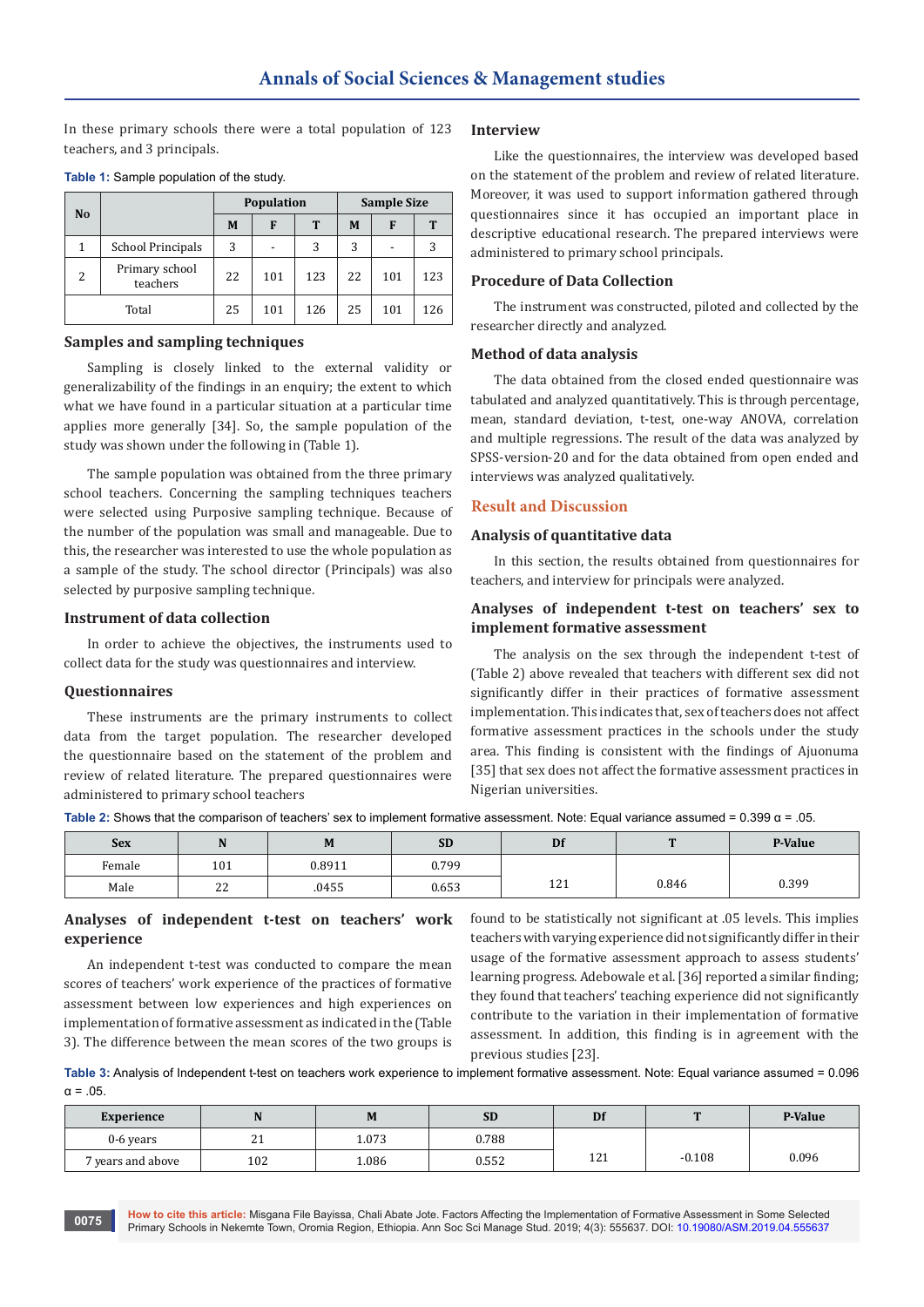# **Analyses of one-way ANOVA teacher's department to formative assessment implementation practices**

(Table 4) As can be seen from (Table 5), teachers were significantly differing in their practices of formative assessment with the difference in their department  $[F(3,120) = 7.179, p < .05]$ [Language, Social science, Natural science and Aesthetics]. The mean score obtained by participants who were teaching natural science subjects was the lowest  $(M = .742)$  when compared with those who were teaching Language (M =1.4), social science (M =1.07) and Aesthetics (M =1.042). To identify participants of which category significantly differ, a post hoc tests also called post hoc comparison was run (Tukey).

Post-hoc comparison using Tukey HSD indicated that the mean score of language  $(M=1.4, SD = .496)$  was significantly

different from the Natural science  $(M = .742, SD = .444)$  with a mean difference of .6580 and the mean scores of social science (M = 1.07, SD = .813) was significantly different from the mean score of natural 8science (M = .742, SD = .444) with a mean difference of 0.328. But the mean score for aesthetics (M = 1.042, SD=.624) did not have mean difference with any of the department.

The analysis employed ANOVA (Table 4) and subsequent post hoc comparison (Table 5) have clearly indicated that participants who were teaching Language and/or Social Science subjects were found significantly different from those who were teaching Natural Science and/or aesthetics as regards formative assessment implementation. Further analysis of post hoc comparison revealed that mean score of language and Social Science teachers were also significantly higher than the mean score of Natural Science and aesthetics (Table 6).

| Table 4: The mean and Standard Deviation for Teachers Department Score. |  |
|-------------------------------------------------------------------------|--|
|-------------------------------------------------------------------------|--|

| Subject         | N   | M     | <b>SD</b> |
|-----------------|-----|-------|-----------|
| Language        | 40  | 1.4   | .496      |
| Natural Science | 31  | .742  | .444      |
| Social Science  | 28  | 1.07  | .813      |
| Aesthetics      | 24  | 1.042 | .624      |
| Total           | 123 |       |           |

**Table 5:** ANOVA Summary for Teachers Department to Formative Assessment Implementation Practices.

|                | <b>Sum of Squares</b> | Df  | <b>Mean Square</b> |       | <b>Sig</b> |
|----------------|-----------------------|-----|--------------------|-------|------------|
|                |                       |     | 2.555              | 7.179 | 0.00       |
| Between groups | 7.665                 |     |                    |       |            |
| Within groups  | 42.351                | 119 | 0.356              |       |            |
| Total          | 50.016                | 122 |                    |       |            |

**Table 6:** Post-Hoc Tests for Different Department Categories (Tukey). \*pair of groups significantly different (p < .05).

| (I) Stream      | (J) Department  | <b>Mean Difference (I-J)</b> | Sig.  |
|-----------------|-----------------|------------------------------|-------|
|                 | Social Science  | $-0.02976$                   | .998  |
| Aesthetics      | Language        | $-0.35833$                   | .098  |
|                 | Natural Science | .29973                       | .256  |
|                 | Aesthetics      | .02976                       | .998  |
| Social Science  | Language        | $-0.32857$                   | .120  |
|                 | Natural Science | .32949*                      | .153  |
|                 | Aesthetics      | .35833                       | .098  |
| Language        | Social Science  | .32857                       | .120  |
|                 | Natural Science | $.65806*$                    | .000. |
|                 | Aesthetics      | $-29973$                     | .256  |
| Natural Science | Social Science  | $-32949$                     | .153  |
|                 | Language        | $-65806$                     | .000. |

This difference might be found its root in the way curriculum materials were organized in the subjects considered. It was found that Language and Social science teachers mark on students' exercise books more frequently than Natural science and aesthetics teachers. Thus, it is certain that the organization of curriculum material helped Language and Social science teachers implementing formative assessment through homework, class work, assignment, etc.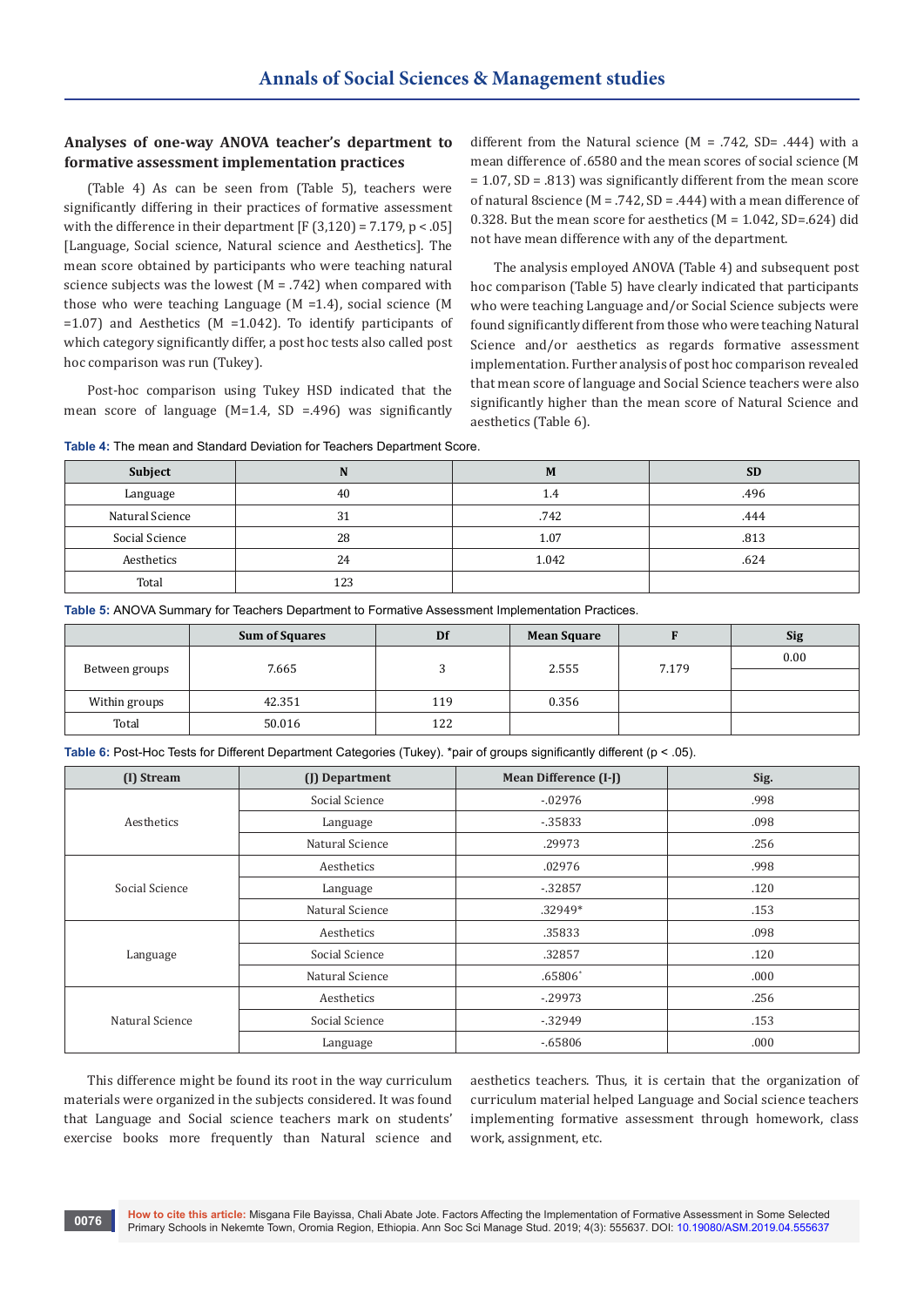# **Proportion of the variance in formative assessment practices that is explained by all the independent variables**

In this section, in the process of multiple regression analysis, the association between the dependent variable and the predictor variables has been estimated using Pearson correlation coefficient. The results of the analysis made are presented in (Table 7) below.

As a result, shown in (Table 7) above, teachers' awareness, attitude, and commitment are correlated positively and significantly with formative assessment practices (r=.148, .126,

and .106, respectively) at .05 level. But department and age were negatively correlate (-.096 and -.132) with the dependent variable. The remaining variables like sex and teachers' work experience showed not statistically significant relationship with the criterion variable. Tabachnick & Fidell [37] suggest that including two independent variables with absolute value of a bivariate correlation of .70 or more in the same analysis violates multi-colinearity assumption. In line with this, in the study the maximum correlation is .906 (Table 7), which is greater than .70; therefore, all variables were taken.

**Table 7:** The association between the dependent variable and the predictor variables. Note: \*\*Correlation is significant at the .01 level, \*Correlation is significant at the .05 level.

| <b>Variables</b>                    | <b>Sex</b>   | <b>Department</b>    | <b>Experience</b> | Age          | <b>Awareness</b> | Attitude     | Commitment                 | <b>Formative Assessment Prac-</b><br>tice |
|-------------------------------------|--------------|----------------------|-------------------|--------------|------------------|--------------|----------------------------|-------------------------------------------|
| Sex                                 | $\mathbf{1}$ |                      |                   |              |                  |              |                            |                                           |
| Department                          | $.719**$     | $\blacktriangleleft$ |                   |              |                  |              |                            |                                           |
| Experience                          | $.387**$     | $.700**$             | $\overline{A}$    |              |                  |              |                            |                                           |
| Age                                 | $.654**$     | $.906**$             | $.614**$          | $\mathbf{1}$ |                  |              |                            |                                           |
| Awareness                           | $.734**$     | $.672**$             | $.551**$          | $.666**$     | $\mathbf{1}$     |              |                            |                                           |
| Attitude                            | $-0.058*$    | $-273**$             | .066              | $-0.273**$   | .030             | $\mathbf{1}$ |                            |                                           |
| Commit-<br>ment                     | .056         | .162                 | .162              | $.215***$    | $.180**$         | $-.030$      | $\blacktriangleleft$<br>Ŧ. |                                           |
| Formative<br>Assessment<br>practice | .032         | $-.096$              | .041              | $-132*$      | $.148*$          | $.126*$      | $.106*$                    | <b>T</b>                                  |

In order to identify a more predictive independent variable(s) that brought significant variation (contribution) on implementation of formative assessment, a regression analysis was used on the selected predictor variables. Hence, formative assessment practice was taken as a dependent variable to be seen in relation to the independent variables impact on implementation of formative assessment. In the foregoing correlation analysis, the association between the dependent variable and seven independent variables has been estimated. In effect department and age patterns showed statistically not-significant relationship with practices of formative assessment implementation in the present study. The remaining variables (sex, experience, awareness, attitude and, commitment) are significantly associated with formative assessment practice implementation. It is of interest in this study to further distinguish the combined effects of these independent variables on the dependent variable using multiple regression models. A regression method brings out the relationships between variables whose relation is imperfect. Thus, in the regression estimation for dependent variable, seven predictor variables listed above under correlation (Table 7) which are expected to affect practices of formative assessment implementation were included in the model.

(Table 8) depicts the relationship between practices of formative assessment implementation and various predictor variables were estimated. The combination of the predictor variables as estimated from the coefficient of multiple R (.375) and F test i.e. the practice of formative assessment implementation variation with an ANOVA F-ratio of F  $(7, 115) = 2.693$ , p < .05 was statistically significant. The coefficient of determination R2 indicates that about 14.1% of the variation accounted for in the dependent variable is due to the combined effect of the seven mentioned predictor variables. The goodness of the model also shows that, the adjusted R2 (unbiased estimate of the variance) was .089. This reveals that, about 8.9% of the variation for the dependent variable was due to the combined effect of the mentioned predictor variables included in the model.

From the total of seven predictor variables specified for practices formative assessment of implementation, the measure of relative importance of each variable (shown under "Beta" column) revealed that, five variables were found to be best describing the variability of formative assessment practices in the study area and statistically significant at .05 level. These variables are sex, experience, awareness, attitude and commitment. Moreover, (Table 8) depicts that experience was found to have the highest (the maximum Beta coefficient = .366) significant positive effect in predicting formative assessment practices as rated by the respondents and followed by commitment, attitude, sex and awareness. The "beta coefficient" for the remaining predictor department and age did not show significant effects on practices of FA implementation at .05 levels. Therefore, these variables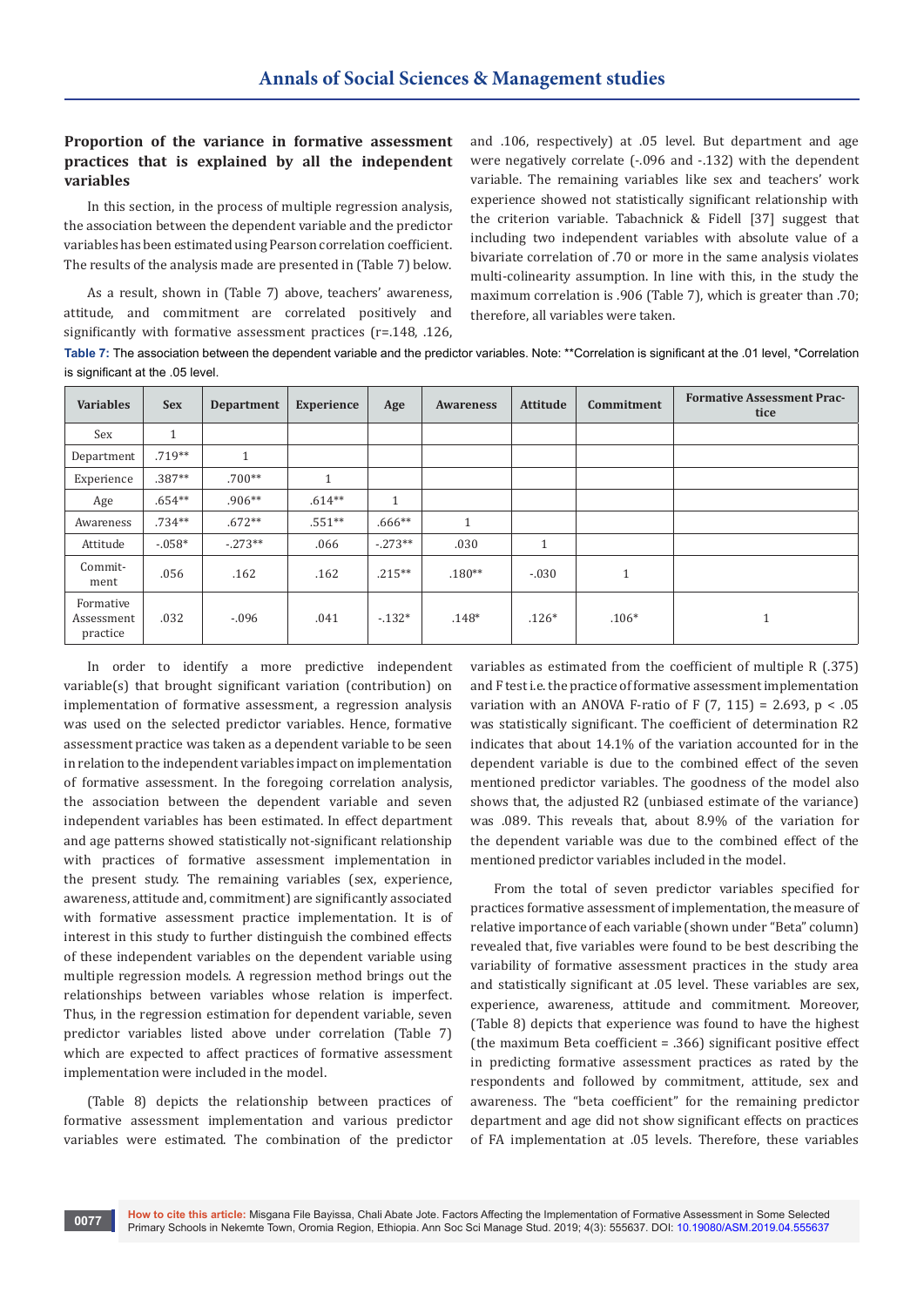might not be significantly contributing to the regression equation when used in combination with other variables. The sign of the regression variables was also not similar with the predetermined

hypothesis made. The negative sign of beta coefficient for department and age shows that when predictor variables increase the criterion variable decreases.

**Table 8:** Summary of Multiple Regression Analysis.

| Independent      |        | <b>Unstandardized Coefficients</b> | <b>Standardized Coefficients</b> | t        | Sig. |
|------------------|--------|------------------------------------|----------------------------------|----------|------|
| <b>Variables</b> | B      | <b>Std. Error</b>                  | β                                |          |      |
| FA Practice      | 1.184  | .186                               |                                  | 6.378    | .000 |
| Sex              | .548   | .264                               | .129                             | 2.072    | .041 |
| Department       | $-267$ | .163                               | $-444$                           | $-1.634$ | .105 |
| Experience       | .481   | .189                               | .366                             | $2.543*$ | .019 |
| Age              | $-245$ | .152                               | $-343$                           | $-1.613$ | .110 |
| Awareness        | .101   | .132                               | .113                             | $.767*$  | .045 |
| Attitude         | .106   | .045                               | .245                             | $2.369*$ | .019 |
| Commitment       | .081   | .050                               | .246                             | $1.622*$ | .017 |

Note:  $*$  the effect is significant at the .05.  $\alpha$  =.05

 $R = 375$  $R^2$  = 141 Adjusted R square =  $.089$  S. error =  $.61$  $F(7,115) = 2.693$  P<.001

# **Qualitative data analysis**

The results from interview questions displayed that, formative assessment practices in the research were found far from the students. The results assured that, the majority of the participants were do not use appropriate time for assessment related tasks, assess their students less frequently, limited the scope of formative assessment to its final component dominantly through tests and exams, did not provide remedial and enrichment activities sufficiently, and did not make students' learning improvement.

In order to meet the learning needs of each student, the various assessment methods must be incorporated in the lesson plan. The use of assessment during teaching learning on going as a major technique of evaluation in active learning at secondary school level is a policy consideration since 1994 in Ethiopia. Therefore, teachers are supposed to present many things to teach their students. In such activity the teacher is a coach and facilitator to guide the process and to give regularly and timely assessment in order to evaluate students' progress in learning. However, depending on the nature of the subject, the assessment techniques to be used vary from one subject to the other even in the same subject between different contents or the same teachers on the same contents. In support of this, Gary et al. [38] on their part argues that there are a number of types of assessments which can be appropriate for different assessment purposes.

## **Factors affecting formative assessment practices**

From the interview questions, on what problems primary school teachers faced in formative assessment practices reveals that, almost all of them responded that, formative assessment practices are difficult and unmanageable under their school contexts. Most of them were, number of students in the classroom, teachers' additional work (department head, unit leader, director, different members of committee), teachers work load (overloaded for example, 20-38 periods), large class size (60-97 students in one class), teachers' unsuitability, lack of support from the leaders(Directors, school supervisors, Nekemte town Education Bureau and others), incompatibility of classroom, lack of different teaching materials, lack of time, assessment biased and others.

# **Conclusion and Recommendations**

# **Based on the main findings of the study, the following conclusions were drawn**

a) Based on the independent sample t-test observed between the male and female group of teachers, one may conclude that there was no difference in practicing of formative assessment implementation among teachers.

b) Similarly, results obtained from the teachers' department, teachers who teach Language and social science subjects were more practicing formative assessment implementation than teachers who teach natural science and aesthetics subjects.

c) Regarding the teachers' work experiences, there was no statistically significant difference teacher's experiences in formative assessment practice implementation.

d) The proportion of the variance in formative assessment practices that were independent accounted together (awareness, attitude, sex, department and commitment) is R2 = 14.1%. Therefore, these variables are essential for the implementation of formative assessment.

e) The major factors that hinder the practices of formative assessment implementation were number of students, teachers' unsuitability, large class size, lack of administrative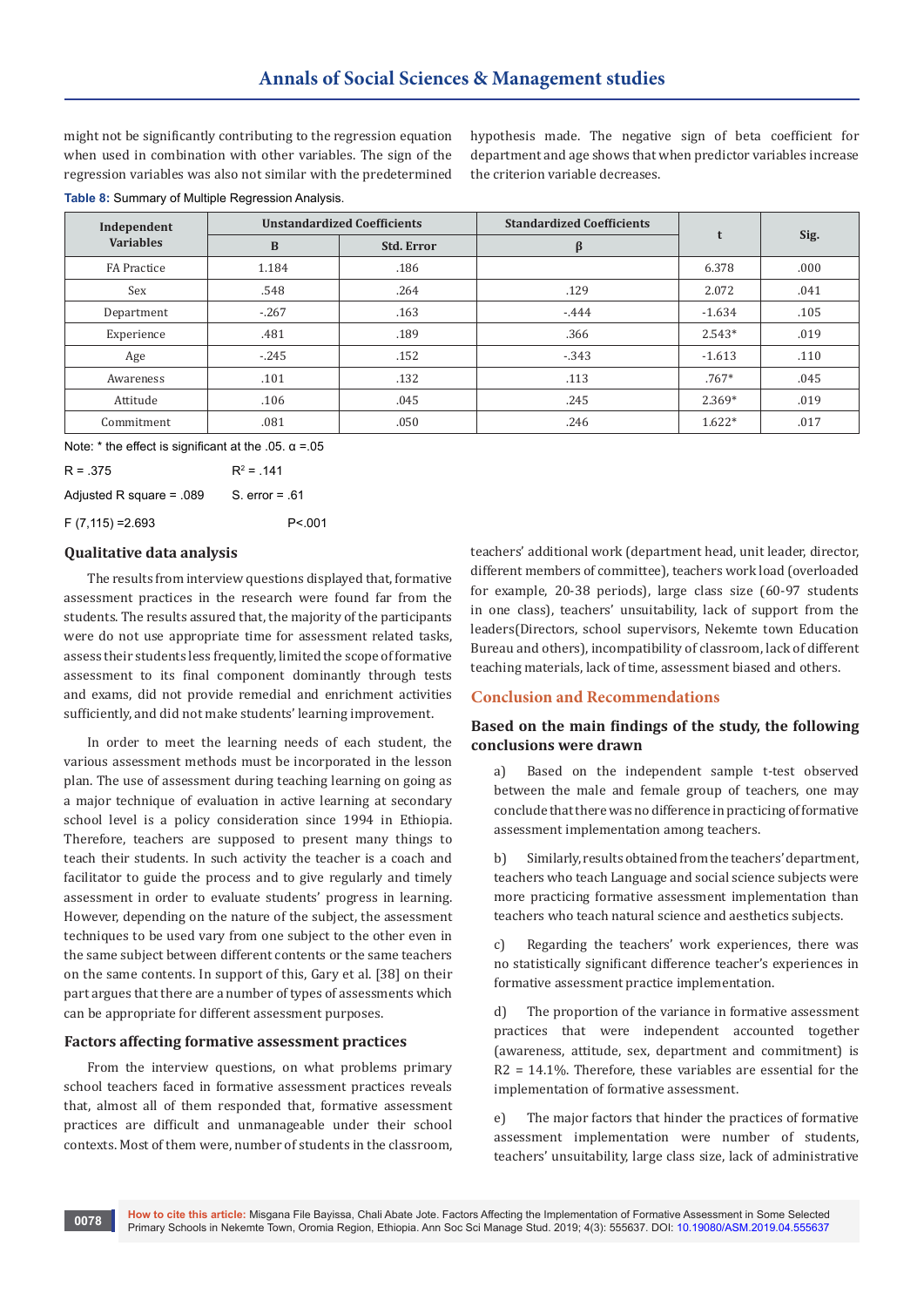support, complexity of assessment tools, lack of time, unequal contribution of group members in group works, etc.

## **Based on the major finding of the study, the following recommendations were forwarded**

a) To raise the level of awareness of teachers towards formative assessment and its implementation and thereby to positively influence the attitude of teachers towards the system, intensive trainings on the concepts and roles of assessment (especially formative assessment). Example, on the job trainings, workshops, seminars and in-service programs. In addition to this, the Continues Professional Development (CPD) program in primary schools should address all the teachers with the knowledge and skills of assessment.

b) To ensure effective formative assessment practices in the schools or in the classrooms, the concerned bodies (Teachers, Students, Students' families, School Principals, Nekemte town education bureau, Oromia Education Bureau and others) should work on it,

c) Lack of required educational resources and facilities were the main hindering factors in the implementation of formative assessment. Therefore, Nekemte town Education Bureau should be allocating it timely.

d) Finally, it was also recommended that, further research should be carried out by using more other methods, improving instruments used in the present study and including other relevant variables.

## **References**

- 1. McMillan JM (2004) Fundamental assessment principles for teachers and school administrators: In Caulley KM, Linder F, McMillan H (eds) Educational psychology. McGraw-Hill/Dushkin, A division of McGraw-Hill Companies. USA.
- 2. USAID/BEP (2006b) A concise manual for developing and implementing continuous assessment in teacher education institutions and primary schools of Ethiopia: Addis. Ethiopia.
- 3. Linn, Robert L, Gronlund E Norman (2005) Measurement and assessment in teaching. (8<sup>th</sup> edn), India; Baba Barkha Nath Printers. India.
- 4. Airasian PW (1991) Classroom assessment. McGraw- Hill, New York.
- 5. FAST SCASS (2008) Attributes of effective formative assessment. Paper prepared for the Formative Assessment for Teachers and Students State Collaborative on Assessment and Student Standards of the Council of Chief State School Officers. Washington, DC: Council of Chief State School Officers. USA.
- 6. Little A, Wolf A (1996) Assessment in transition: Learning, mentoring and selection, international perspective. New York: Elsevier Science. Ltd. Maid. American Psychologist. New York.
- 7. Njabili AF (1999) Practical guide for classroom measurement and testing: The basic essentials (3rd edn), Dares Selam: Muture Publisher. East Africa.
- 8. MOE (2002) The Educational and training policy and its implementation: Addis Ababa: MOE. Ethiopia.
- 9. TGE (1994) Education and training policy: Addis Ababa: Educational materials production and Distribution Agency. Ethiopia.
- 10. [Girma Abadi \(2001\) Evaluation training in the health science faculty of](http://ejol.aau.edu.et/index.php/FLAMBEAU/article/view/332)  [Dilla College from the perspective curriculum, teaching methodology,](http://ejol.aau.edu.et/index.php/FLAMBEAU/article/view/332)  [student evaluation. IER FLAMBEAU 9\(1\).](http://ejol.aau.edu.et/index.php/FLAMBEAU/article/view/332)
- 11. Gronlund NE (1981) Measurement and evaluation in teaching.  $(4<sup>th</sup>$ edn), McMillan Publishing Co, Inc. New York.
- 12. [Black P, Wiliam D \(2009\) Developing the theory of formative](https://link.springer.com/article/10.1007/s11092-008-9068-5)  [assessment. Educational Assessment Evaluation and Accountability](https://link.springer.com/article/10.1007/s11092-008-9068-5)  [21: 5.](https://link.springer.com/article/10.1007/s11092-008-9068-5)
- 13. ICDR, MOE (2002) Educational wastage in five regions of Ethiopia, Educational Research Panel, Curriculum Evaluation and Educational Research Coordination: Addis Ababa. Ethiopia.
- 14. Lambert D, Lines D (2000) Understanding assessment: Purposes, perceptions, practice. London, Routledge Falmer. New York.
- 15. Arends R (1997) Classroom instruction and management: McGraw-Hill, Inc. New York.
- 16. Miller CMI, Parlett M (1974) Up to the Mark: a study of the examination game. Guildford: Society for Research into Higher Education. England.
- 17. Knight P (2001) A briefing on key concepts: Formative and summative, criterion and norm-referenced assessment, assessment series No.7. York: LTSN, New York.
- 18. Ainsworth L (2006) Common formative assessments: How to connect standard based instruction and assessment. Thousand Oaks, California: Crown Press. California.
- 19. Kellough RD, Kellough NG (1999) Secondary school teaching: A Guide to methods and resources.
- 20. [Pausch LM, Popp MP \(1997\) Assessment of information literacy:](http://www.ala.org/acrl/publications/whitepapers/nashville/pauschpopp)  [Lessons from the higher education assessment movement.](http://www.ala.org/acrl/publications/whitepapers/nashville/pauschpopp)
- 21. [Black P, William D \(1998b\) Assessment and classroom learning:](https://www.tandfonline.com/doi/abs/10.1080/0969595980050102)  [Assessment in Education 5\(1\): 7-74.](https://www.tandfonline.com/doi/abs/10.1080/0969595980050102)
- 22. Irons A (2008) Enhancing learning through formative assessment and feedback. London; New York: Routledge. New York.
- 23. Girma Gezahegn (2006) A study of factors influences teacher's implementation of curriculum innovation: A lesson for teacher educators.
- 24. [Riley RW, Smith M, Forgione PD \(1997\) Teacher professionalization](https://nces.ed.gov/pubs/97069.pdf)  [and teacher commitment: A multi-level analysis. National centre for](https://nces.ed.gov/pubs/97069.pdf)  [educational statistics. USA.](https://nces.ed.gov/pubs/97069.pdf)
- 25. [Henkin AB, Holliman SL \(2008\) Urban Teacher Commitment: Exploring](https://journals.sagepub.com/doi/10.1177/0042085907312548)  [Associations with Organizational Conflict, Support for Innovation, and](https://journals.sagepub.com/doi/10.1177/0042085907312548)  [Participation 44\(2\): 160-180.](https://journals.sagepub.com/doi/10.1177/0042085907312548)
- 26. Alausa YA (2003) Continuous assessment in our school: Advantage and problems.
- 27. [Mkony CA, Mbembati NA, Hamudu NA, Pallangyo K \(2007\) Introduction](file:///C:/Users/Administrator/Desktop/New%20folder/ASM.MS.ID.555637/ASM-RA-19-681/ncbi.nlm.nih.gov/pubmed/18080965)  [of regular formative assessment to enhance learning for clinical](file:///C:/Users/Administrator/Desktop/New%20folder/ASM.MS.ID.555637/ASM-RA-19-681/ncbi.nlm.nih.gov/pubmed/18080965)  [students at Muhimbili University College, Tanzania. Education for](file:///C:/Users/Administrator/Desktop/New%20folder/ASM.MS.ID.555637/ASM-RA-19-681/ncbi.nlm.nih.gov/pubmed/18080965)  [Health 20\(3\): 129.](file:///C:/Users/Administrator/Desktop/New%20folder/ASM.MS.ID.555637/ASM-RA-19-681/ncbi.nlm.nih.gov/pubmed/18080965)
- 28. Obioma G (2008) Continuous assessment practices of primary and junior secondary school teachers in Nigeria. Nigeria.
- 29. [Derebssa Dufera \(2001\) Perspective and challenges of achieving the](http://ejol.aau.edu.et/index.php/EJE/article/view/132)  [millennium development educational goals in Ethiopia: Where does](http://ejol.aau.edu.et/index.php/EJE/article/view/132)  [Ethiopia Stand on EFA Goals? The Ethiopian Journal of Education](http://ejol.aau.edu.et/index.php/EJE/article/view/132)  [26\(2\): 25-56.](http://ejol.aau.edu.et/index.php/EJE/article/view/132)
- 30. Miske S, Schmidt S, Santhe E (2003) Findings from an exploratory study of teachers' beliefs and practices about pupils' assessment in Malawi, improving educational quality (IEQ) Project: The University of Pittsburgh: Juarret and Associates, Inc. USA.
- 31. USAID/BEP (2007) Ethiopian second national learning assessment of grade students: Addis Ababa (unpublished). Ethiopia.

**How to cite this article:** Misgana File Bayissa, Chali Abate Jote. Factors Affecting the Implementation of Formative Assessment in Some Selected **Primary Schools in Nekemte Town, Oromia Region, Ethiopia. Ann Soc Sci Manage Stud. 2019; 4(3): 555637. DOI: [10.19080/ASM.2019.04.555637](http://dx.doi.org/10.19080/ASM.2019.04.555637) <b>Primary Schools in Nekemte Town, Oromia Region, Ethiopia. Ann Soc Sci Manage Stud. 2**